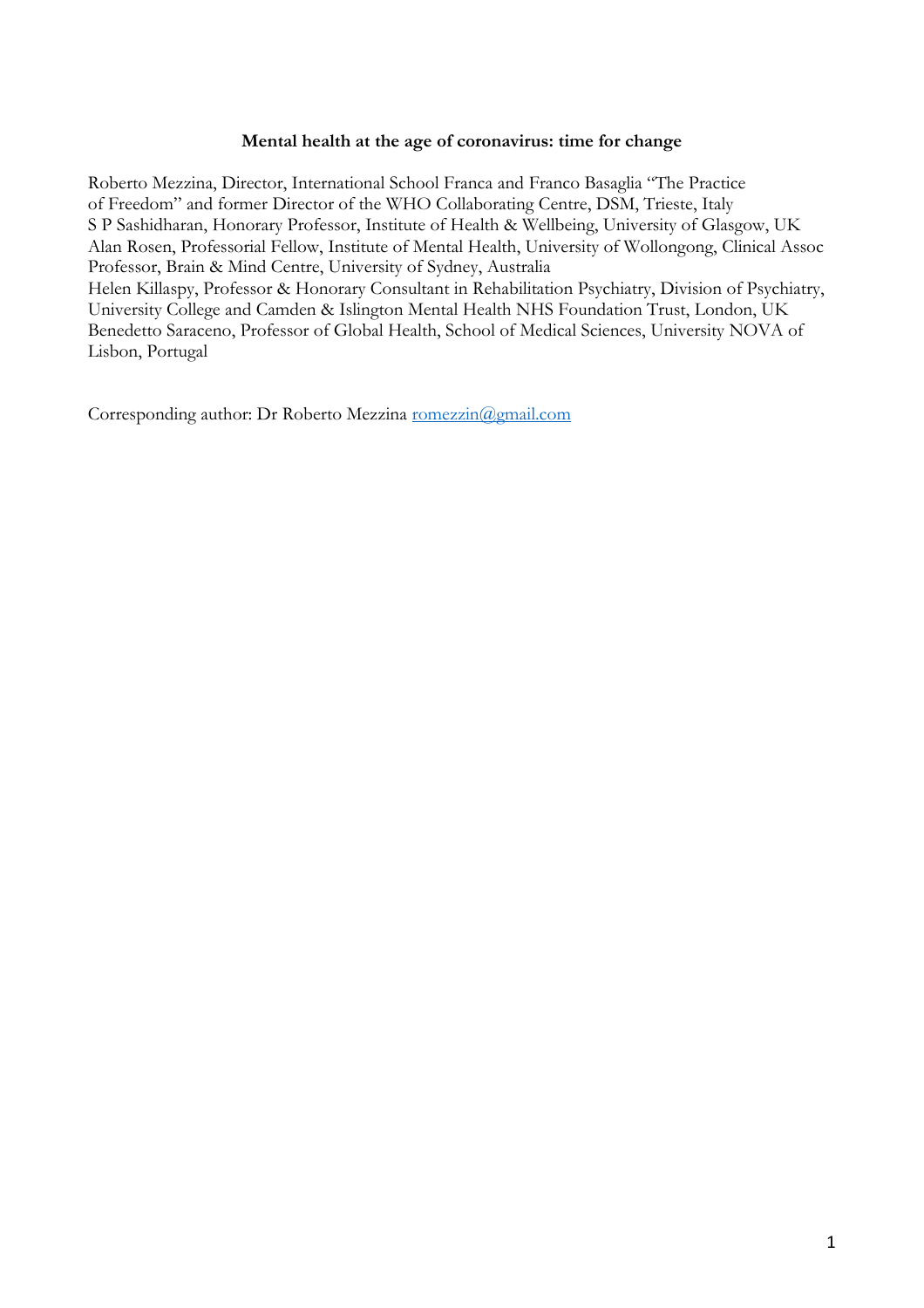# *Introduction*

We are living in the age of the coronavirus (Covid-19). This emergency has put everything else in the background, conditioning and changing most aspects of our lives. As widely reported, health services in many countries are under enormous pressure and face unprecedented challenges. They are engaged in a heroic struggle but still suffer high death rates. With the spotlight on general health, mental health care suffers in silence. The need for mental health services has never been greater and, sooner or later, most of the population will experience increased discomfort and stress, particularly those with existing mental health problems. We must rethink mental health and mental health care in the era of coronavirus.

# *Impact on mental health*

Franco Basaglia defined the 'social body' as the sum of subjects who participate in their own social organisation and responses to their needs and those of the group. Faced with an unprecedented crisis in health care generated by Covid-19, this 'social body' appears to be withdrawing in the face of emergency policies while the 'individual physical body' is positioned in the foreground (1).

Covid-19 is invading not only the 'individual physical body' but the 'social body'. Basaglia envisaged the 'restitution of the social body' of people who are excluded and marginalized as the utopia for modern mental health reform. (2) This ideal is now under threat as social networks shrink to the essential. We do not know to what extent social support is (or can be?) provided within these constraints. People are exhorted to distance themselves from the social body and social contacts are reduced to connections on the internet, telephone or TV. This, in turn, generates increasing exposure to unreliable sources, fear of exploitation and perceived loss of security, amplifying the experience of stress and suspicion.

The current crisis is predicted to last for some time, transforming individual and collective behaviours and habits. While the mental health impact of this is largely unknown, we do know from other epidemics like SARS that individual behaviours are shaped by extreme circumstances such as the psychological impact of quarantine (3). With Covid-19, people who are segregated and quarantined are not just individuals who test positive for infection but also those who are exposed to contagion and likely to develop serious health consequences as a result. The lockdown, whereby most of the population are confined to their homes, amounts to a huge collective experiment. It is a new 'norm', a generalised condition affecting everyone, at home, in health care facilities and all residential settings. The imperatives for social distancing and quarantine amount to societally sanctioned forms of involuntary seclusion and restraint, more usually seen in psychiatric hospitals.

In such circumstances, we must consider what can be done to improve people's mental health, from the most vulnerable to those at lowest risk. It is recognised that situations similar to lockdown can increase boredom, frustration, anxiety and even panic as we try to equip ourselves in the face of a danger which is strong and present, although invisible (4). Some may resort to denial and escape from reality, obstinately maintaining their habitual lifestyle 'despite everything'. But, above all, long-term isolation can foster a condition of generalised trauma, with potential short-term as well as long-term consequences. Faced with an invisible contagion that you acquire and pass on as a consequence of your own behaviour, the social perception of disease becomes distorted through blame and guilt, both individual and collective. This can trigger unjustified forms of prejudice and stigma against individuals (who have been sick) or entire populations or particular groups (4).

# *Impact on mental health services*

Services, such as outpatient clinics with often crowded waiting rooms and busy inpatient settings, are currently under review. For example, in Lombardy, Italy, during the sudden growth of the epidemic, acute hospital units were urgently converted to Covid-19 services with staff re-designated to work in this area. All specialist outpatient services are severely restricted and by appointment only - the antithesis of accessible, flexible services for a distressed population. Key principles of effective mental health care, such as close engagement and involvement with clients, are at risk because of the axiomatic rule of 'keep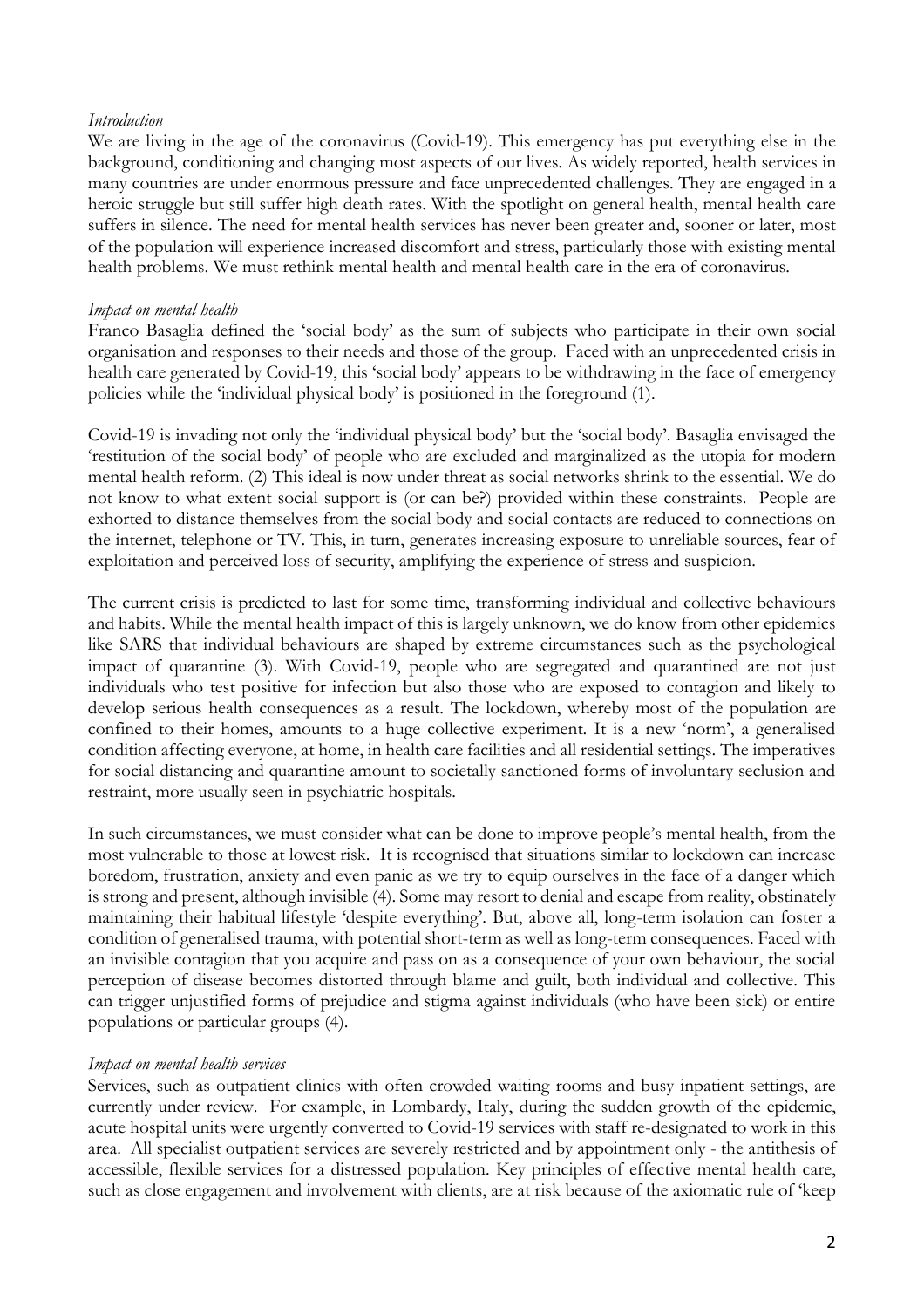a distance'. The individual relationship, the main instrument of therapy and assistance in mental health, can no longer be used freely and directly.

The new priority for many workers in the mental health system is to identify and support people with this infection by providing relevant help, including psychological and psychiatric support. Yet the risk of contagion does not distinguish between who cares and who is cared for. Paradoxically, the health worker may threaten a patient's health as adequate precautions, such as elementary medical-surgical devices, masks, protective clothing and disinfectants are not always available in healthcare settings, whether in hospital, health centre or home.

Close therapeutic relationships are likely to be increasingly constrained and, finally, eliminated. Within a therapeutic relationship, the body is the medium of establishing contact and providing comfort. It is both individual and social at the same time. However, in the age of contagion, touching the body, the site where anguish is expressed and released, is inhibited as the 'organic body' becomes a source of danger (2).

As a result of the Covid-19 crisis, there is a risk that services providing personal, home-based support and vocational assistance will slow down or simply stop. The social, therapeutic and rehabilitative values of community mental health services are under threat because of the new emphasis on restrained, guarded social spaces. This reveals the fragility of a mental health system built on clinical 'places'. Hospitals wards, emergency rooms and casualty departments have become sources of infection and places of contagion. Similarly, extra-hospital environments, the normal social spaces of the community and common life, are also sites of possible infection due to their normative functions, such as social meeting and exchange. This includes mental health facilities and communities where people live together, such as mental health residential care and supported housing. Already, we are seeing outbreaks of infection involving health care workers and guests in some care homes. However, national guidance seems slow in catching onto the need to provide tailored consideration of how to respond to the crisis in these settings. The size of the facility and style of management appear to be crucial factors: small group homes run as families, sharing a common view and approach with their guests, are, in the main, safe spaces, while larger residential facilities - more institution-like – such as elderly nursing homes are suffering. This is a general lesson to be learnt here: moving from standardized, institutional structures to personalized, tailored approach and services.

# *Impact on people with pre-existing mental health problems*

Social detachment hangs over those who cannot or choose not to defend themselves in the prescribed way. There is a risk of greater self-isolation for those who are unable to comply or cope with emergency conditions and their vulnerabilities may be exacerbated during prolonged social isolation that 'lockdown' entails. Ironically, the social isolation sometimes seen in people with psychotic problems is now being normalised as part of the social behaviour imposed on everyone. This is the 'new normal'. Some individuals with serious mental health problems have also disappeared from services, holed up in houses, hospitals, supported accommodation and prisons. However, both the alienation generated by the absence of social ties and the exacerbation of conflict experienced within families can sharpen and lead to moments of crisis.

The rights and protection afforded to the most vulnerable in society are threatened as attempts to contain the spread of Covid-19 gather speed (5). While this is understandable in the context of containing the pandemic, we cannot ignore the impact of such measures on basic human rights for all citizens. Wellintentioned prohibitions in extreme circumstances can easily become normative – resulting in a paranoid form of asocial regression and a form of 'mass hibernation'. At the same time, how can social distancing and self-isolation be enforced in a humane manner for those who cannot fully understand its importance to the survival of the population as well as the individual? Maintaining proximity and familiarity in everyday life, whether through intimacy or enforced closeness, may still be required. In the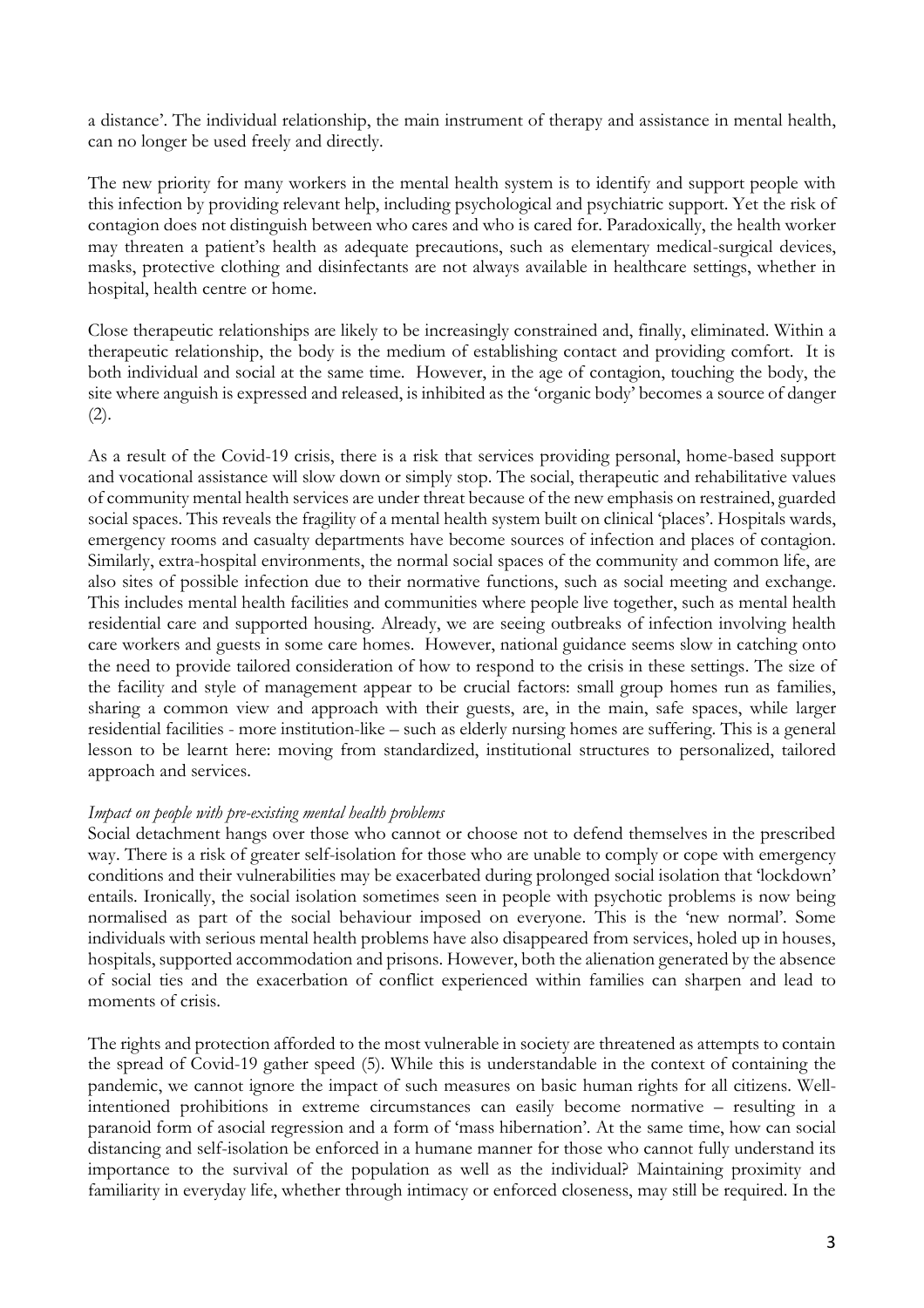era of coronavirus, individual choices around how to mediate personal and familial boundaries may become severely circumscribed.

While most countries have acknowledged that the Covid-19 outbreak and current strategies to combat the infection may have an adverse impact, they do not explicitly include the potentially harmful consequences for those with pre-existing mental health conditions. Those who have always been marginalised in society due to their mental health problems continue to be ignored and forgotten. There is no doubt that basic human rights and the day-to-day environment of people with mental disorders are at risk. It is worth remembering that during the war in Iraq, patients of Baghdad psychiatric hospital were not only exposed to aerial bombing but were completely abandoned (6).

# *Moving forward*

We need to prioritise services and identify those who need them most. This can be understood as selective prevention. High-risk groups include patients with delusions, obsessive-compulsive thoughts and behaviours, somatic symptoms, or those previously exposed to severe trauma (7). Diagnosis by itself is a poor predictor of vulnerability. In identifying those at high risk, we need to consider a range of social factors and determinants of mental health and ill-mental health as well as subjective reactions based on individual life stories. For example, in countries like the US, a large number of people with serious mental illness are in jails, nursing and group homes or are homeless with limited access to medical and psychiatric care. They may be exposed to high risks. More frequent contact may be necessary for these groups to help them deal with emerging concerns and avoid serious exacerbation of existing problems or hospitalisation. People who are most vulnerable - not only in the medical or psychiatric sense, but socially - should be reached by telephone. Having a landline or a mobile phone is now recognized as a necessity for health so that electronic stores are allowed to stay open. Such contact may be as important as medication and help to contain the risks associated with quarantine and lockdown. The key to providing support is more extensive teleworking, with an emphasis on fostering relationships and a proxy sense of family and home, a sort of remote 'tele-heart' and 'tele-hearth'. In building and maintaining contact with these vulnerable groups, it is not just mental health but individual narratives and social situations that should be kept in mind.

The social gradient of mental health care is reinforced in the current crisis. The discomfort of the poorest, of those who are alone or confined in restricted spaces or in unsafe and inhumane settings, as the migrant population, may be exacerbated. Many will not have food or meals provided and may be unable to access social canteens. We need to ensure that basic needs are met. Homeless people living with mental illnesses are among the most vulnerable, lost in a social nothingness, without direction, and with even less support than normal since there are fewer people on the streets. Despite the efforts of the volunteer sector, they may be without shelter, basic medication, sanitation and hot food. Here, services must increase outreach care for those who cannot access them and provide appropriate support to ensure their survival. This will involve mobilising the available resources of communities, neighbourhoods, associations and churches.

It is important to find and share meaning in quarantine, beyond the rules of hygiene. The available guidance is largely limited to simple advice for those enduring various forms of quarantine; maintaining restful sleep, eating regular meals, exercise, limiting the use of alcohol, tobacco and other drugs, talking to loved ones about worries and fears, practicing relaxation strategies, engaging in hobbies and pleasant activities. There are also tips targeted at families, those with dependants or caring for older people (7). At best, social and familial ties may be strengthened in times of danger, with families keeping and helping the sick to recover. People may also be looking outside their closed social networks and groups for comfort and support. For example, in many countries, local communities are coming together in support and solidarity, with an increase in charitable acts and a greater willingness to help others, albeit under highly constrained circumstances.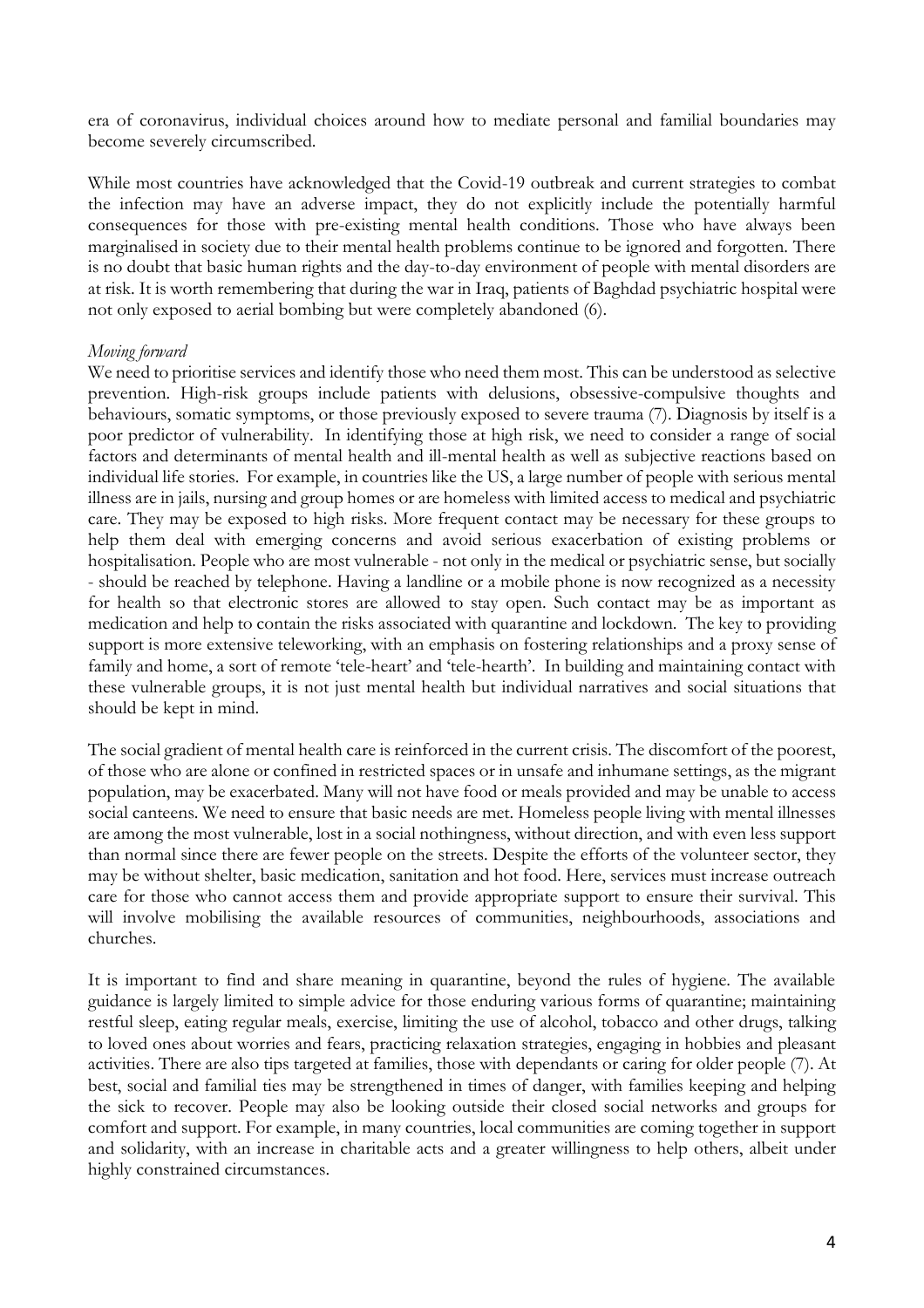While more information, practical and emotional support and reassurance should be provided, it is also necessary to give meaning to isolation. This applies not merely to the vulnerable, but all of us. The collective search for meaning is a fundamental element of universal prevention. It concerns the whole population. This element will be decisive in the collective recovery phase that is coming.

# *Learning from Covid 19*

If we look at what is happening, it is not sufficient to focus on physical health, for example fitness and healthy lifestyle. We also need to pay attention to a form of *Foucauldian* 'care of the self' (8). What do we really need? What is essential? As we are thrown back on ourselves, something quite new to many of us, we must seize the opportunity to listen to ourselves and, at the same time, reinvigorate a sense of community and common struggle. This may foster a sense of collective heroism, where the fragmented and mediated 'social body' reconnects with multiple forms of support and survival. This is about the mental health of an entire society and a society is judged on how it treats its most vulnerable. We must defend mental health services, which interpret and mediate this 'social body', while defending ourselves.

The most insidious effects of the outbreak on mental health will not be apparent immediately. These are more likely to manifest after the loosening of the current lockdown and the resumption of normal life. It is then that the consequences of human and economic losses will emerge. To address this, we will need to engage communities, integrate professional interventions with community involvement, strengthen community-based interventions with a multidisciplinary and multisectoral approach and pool resources available for mental health support. In time, it will be important to identify and understand the factors associated with individual and collective resilience and the coping strategies that promote a collective, mass recovery. The 'whole society approach' (9) suggests that new forms of social connection should be developed and enhanced as part of a collective effort to tackle the social problems thrown up by Covid-19.

We need to avoid fragmentation of our efforts by building alliances between public mental healthcare, social services and the third sector. This will ensure an effective response to whole life needs, protecting not only health but also human rights of people living in institutions, hospitals, prisons, shelters, nursing homes, group homes and other special facilities, and those experiencing social deprivation. It is important to implement the emergency national plans dedicated to mental health in the affected countries, called for the World Health Organization and reiterated by the World Federation for Mental Health (10). It has never been more urgent to step aside from individualistic notions and embrace the values and practices of sharing and solidarity, both civil and social. This will enhance our sense of being part of a community. Mental health services, which have a long history of community networking and engagement, can act as exemplars and provide essential bridges to a 'new normal', with collaboration and shared responsibilities for each other at its heart.

- 1. Basaglia, F (1987) Madness / Delirium. In Hughes NS, Lowell A (eds), *Psychiatry inside out. Selected writings of Franco Basaglia.* New York: Columbia University Press: New York, 231-263.
- 2. Mezzina, R. Mental health services, individuals and the 'social body' at the time of the coronavirus. March 17, 2020. https://imhcn.org/
- 3. Manderscheid RW, Preparing for Pandemic Avian Influenza: Ensuring Mental Health Services and Mitigating Panic. Archives of Psychiatric Nursing, Vol. 21, No. 1 (February), 2007: pp 64–67
- 4. Brooks SK, Webster RK, Smith LE, Woodland L, Wessely S, Greenberg N, Rubin GJ (2020). The psychological impact of quarantine and how to reduce it: rapid review of the evidence. Lancet 2020; 395: 912–20. Published Online February 26, 2020 https://doi.org/10.1016/ S0140-6736(20)30460-8
- 5. [https://www.hsj.co.uk/coronavirus/government-to-make-emergency-changes-to-mental-health](https://www.hsj.co.uk/coronavirus/government-to-make-emergency-changes-to-mental-health-act/7027149.article)[act/7027149.article](https://www.hsj.co.uk/coronavirus/government-to-make-emergency-changes-to-mental-health-act/7027149.article)